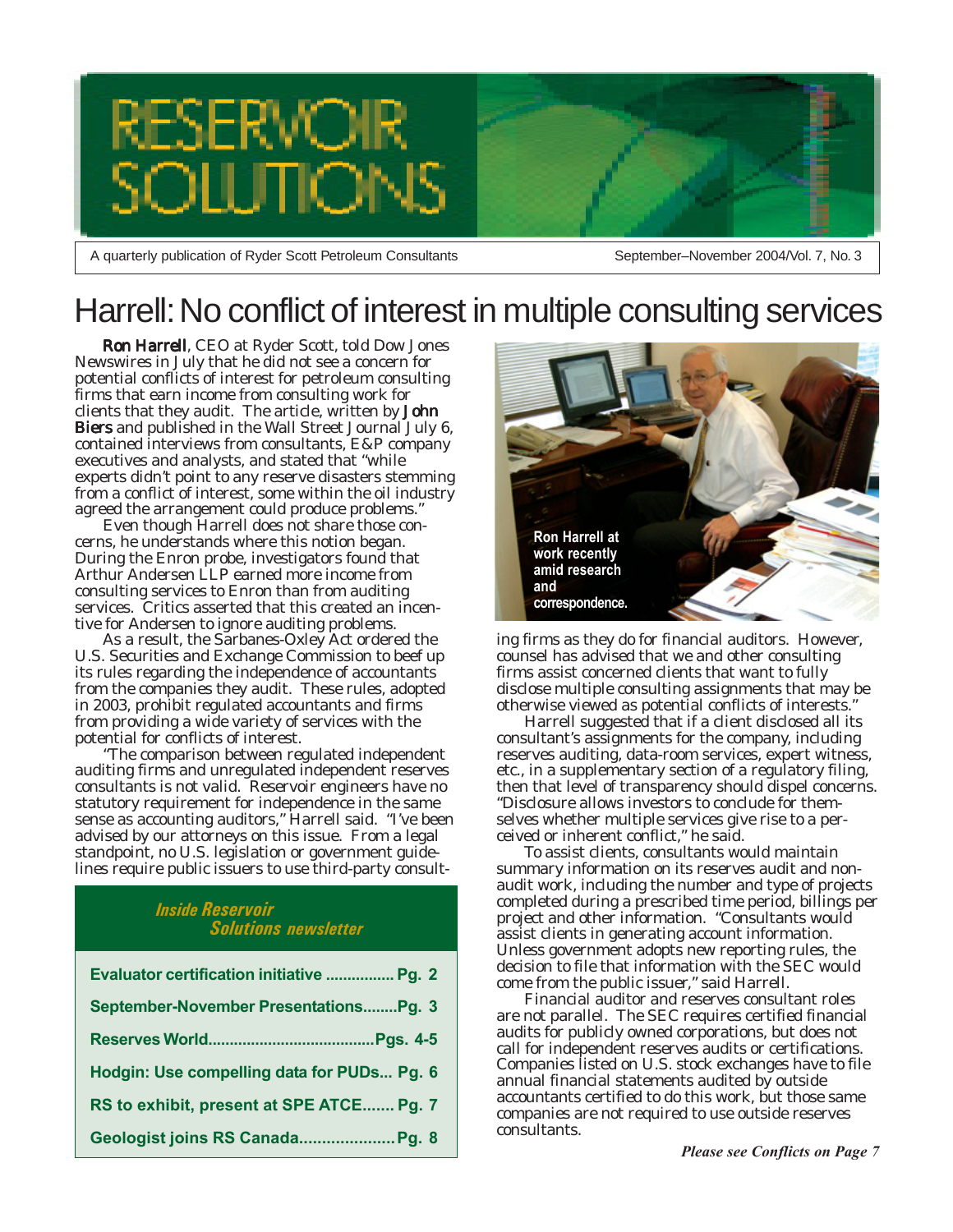# Evaluator certification initiative picks up momentum

### **– Ron Harrell, CEO at Ryder Scott**



The concept of developing a program to recognize competent oil and gas reserves evaluators as Certified Petroleum Reserves

Evaluators was first published in the March *Reservoir Solutions* newsletter. Since then, two major industry organizations have indicated strong interest in further exploring the concept as potential sponsors.

The American Association of Petroleum Geologists (AAPG) and the Society of Petroleum Evaluation Engineers (SPEE) have received approvals from their constituencies to proceed with the formation of several investigative committees.

The results of an initial study by the respective committees are expected to lead to a joint-sponsorship decision by both organizations. A third organization, the Society of Petroleum Engineers, has declined to be considered as a sponsor.

However, it will participate by contributing technical papers and publications. In addition, SPE plans to contribute two members to participate on two of the designated committees. The World Petroleum Congress (WPC) also supports the



concept and has expressed a strong interest in participating in the discussions.

Representatives of AAPG, SPEE and SPE attended the kickoff organizational meeting June 15. Their enthusiastic support encouraged further planning and coordination efforts. They are proposing the following organizational structure that will be presented at the next joint meeting of the three organizations on Sept. 29 at the 2004 SPE annual meeting in Houston.

The joint committee investigating certification will form four teams with each focusing on one of four areas: qualifications, definitions, ethics and recommended practices. A management team will coordinate and oversee those functional teams which will each have a chairperson to serve on a steering committee.

More detailed team and committee descriptions are as follows:

■ Qualifications—Will recommend minimum education, experience and other criteria to warrant acceptance into the program. This will be a joint SPEE/AAPG effort.

■ Definitions—Will select techni-

cal and regulatory definitions from several venues, i.e., U.S. Securities and Exchange Commission (SEC); SPE; WPC; Canadian Institute of Mining, Metallurgy & Petroleum (CIM); etc. for compilation into an appropriate document for inclusion into Certification Examination Materials (CEM). (Joint SPEE/ AAPG)

 Ethics—Will develop suitable background information and examples of non-ethical conduct to be included in the CEM. (Joint SPEE/AAPG)

 Recommended Practices—Will review, collect and assemble CEM from AAPG, SPEE, SPE and CIM sources as best examples of the application of recommended evaluation practices in estimating reserves and reporting reserves information under multiple definitional scenarios. Separate engineering and geoscience committees will investigate.

■ Management—Three-person team with at-large, SPEE and AAPG representation to provide oversight to the aforementioned as well as address coordination within sponsoring and contributing

*Please see Certification on Page 8*



**The historical price chart shows published, monthly-average, cash market prices for WTI crude at Cushing (NYMEX), Brent crude and Henry Hub gas.**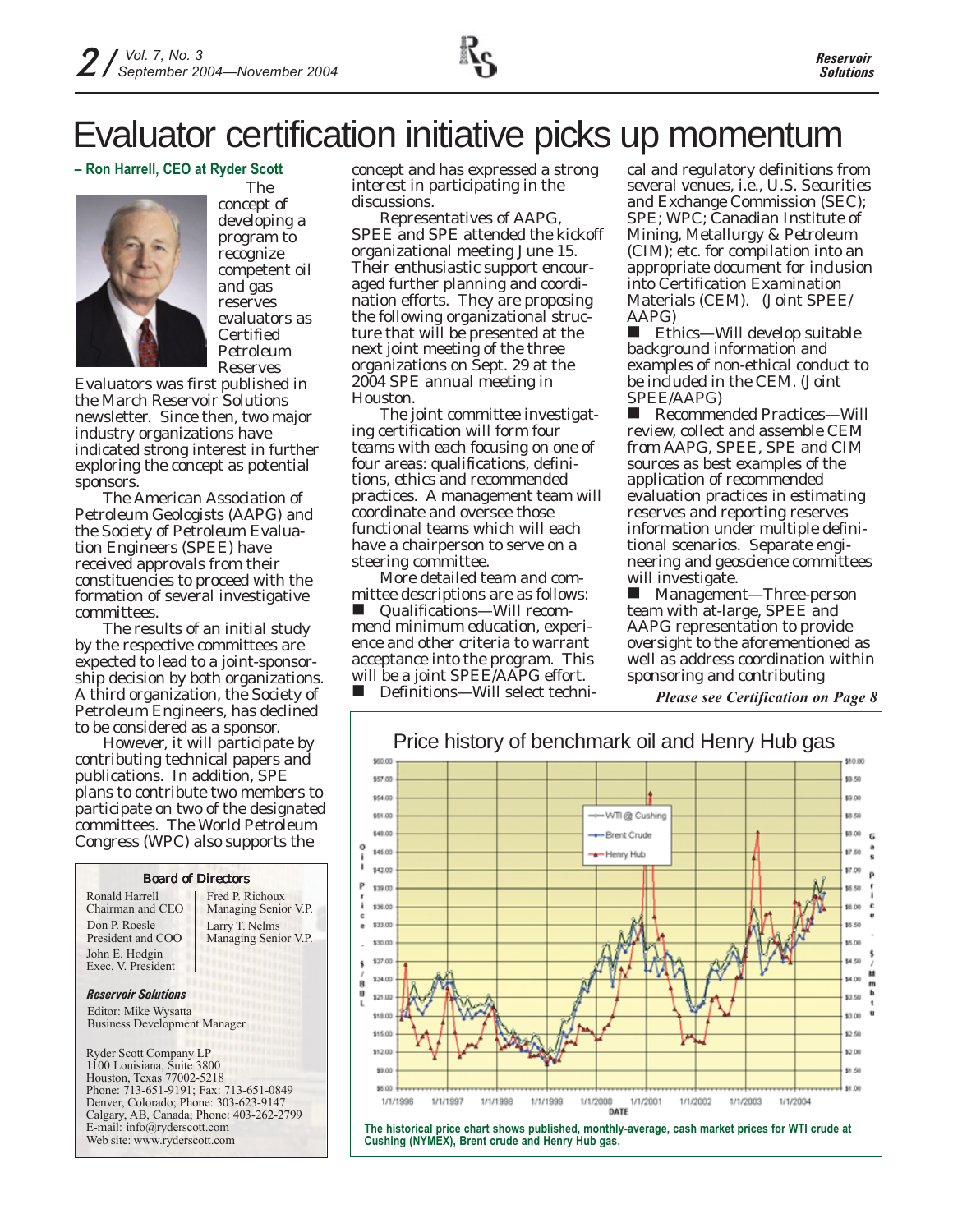## **Harrell to present ethics to SPE Sept. 14**

Instructor: Ron Harrell, CEO at Ryder Scott Date: Tuesday, Sept. 14, 11:30 a.m. luncheon Location: Petroleum Club, 800 Bell St., Houston Cost: \$35 per person, preregistered; Walk-ins \$5 extra **Registration: www.spegcs.org** 

Deadline: Friday, Sept. 10, 10:30 p.m.

Summary: Industry groups, government and individual companies have established various codes of ethics that can apply to petroleum engineering consultants and clients. The Society of Petroleum Engineers has a Guide for Professional Conduct. State engineering boards have codes of conduct, such as the Texas Engineering Practice Act. Some independent petroleum reserves consultants prohibit their professionals from owning interests in oil and gas companies and operations. These consultants do not accept assignments where their compensation is related to the outcomes of projects or to client profits or successes. In turn, a client should be forthcoming with all information needed by the consultancy to do its work. The client should not offer rewards or put undue pressure on the independent consultant to produce favorable reserves estimates. Attendees of the SPE presentation receive continuing education credits.

## **Hodgin to present reserves, regulatory issues to accountants Sept. 21**



John Hodgin, executive vice president, will make a presentation on petroleum reserves writedowns, reserves reporting and the Sarbanes-Oxley Act to the Petroleum Accountants Society of Houston at the Houston

Center Club, Tuesday, September 21 at a luncheon from 11:30 a.m. to 1:00 p.m. Hodgin will answer questions after the presentation. To request an RSVP, send an e-mail to eva.margle@enipetroleum.com.

## **Roesle to present reserves estimation challenges Sept. 22 at Herold conference**



**Roesle**

Don Roesle, president at Ryder Scott, will present topics on "Revision Revulsion: Reserve Disclosure and Estimation Challenges" at the John S. Herold Pacesetters Energy Conference on Wednesday, Sept. 22 at 1:30 p.m. at the Hyatt Regency Greenwich in Greenwich, CT. The four-hour session includes other presentations and panel discussion on

this topic. For more information, contact Terry Frangione at 203-847-3344, ext. 222 or tfrangione@herold.com.

## **SOX workshops Sept. 22 in London, Nov. 17 in Houston presented by Harrell, Roesle**

Ron Harrell, CEO at Ryder Scott, and Don Roesle, president, will conduct half-day workshops on compliance with the U.S. Sarbanes-Oxley Act of 2002 (SOX) for the oil and gas industry. Both workshops are



organized by IQPC (International Quality & Productivity Centre) and are a day after related IQPC twoday events, Reserves Valuation, Management and Accounting. Harrell's workshop will be at the Café Royal in London, Wednesday, Sept. 22, 8:30 a.m. to 12:30 p.m. Roesle's workshop will be Wednesday, Nov. 17, 1:30 p.m. at The InterContinental hotel in Houston.

At the Houston event on Nov. 15, Harrell is scheduled to present a status report on more than 15 organizations and interest groups worldwide competing for visibility and credibility in the global debate on oil and gas reserves standards. "Investors want producers to report reserves information in a meaningful way with clarity, honesty and in 'plain English,'" said Harrell.

Both SOX workshops will cover the same material. "Compliance with SOX means much more than the timely filing of petroleum reserves information by E&P companies," said Roesle. "It is becoming clear that SOX requires a clear path of responsibilities, policies and procedures within the reporting company to ensure compliance with all of the reporting requirements of the U. S. Securities and Exchange Commission."

Compliance demands clear understanding of SEC reserves definitions, qualified reserves evaluators, adequate and timely reserves data and independence from inappropriate influences and pressures. The maintenance of well-documented work papers and data files is critical to the ability of the reporting company to withstand periodic reviews by the SEC reserves engineering staff.

These master classes focus on understanding SEC definitions, responsibilities under SOX, creating independent, reliable reserves reports and ensuring that documentation stands up to SEC review. For further information, send an e-mail to Jenny Eyers at Jenny.Eyers@iqpc.co.uk or call 44 (0) 207-368-9367.

## **Harrell to present reserves updates Nov. 18**

Ron Harrell, CEO at Ryder Scott, will discuss recent events in the petroleum reserves sector at the Society of Petroleum Engineers Gulf Coast Section reservoir study group luncheon, 11:30 a.m. at the Courtyard on St. James in Houston on Nov. 18. Harrell will highlight major events in 2004 affecting reserves reporting, including new interpretations on technical and commercial matters from the U.S.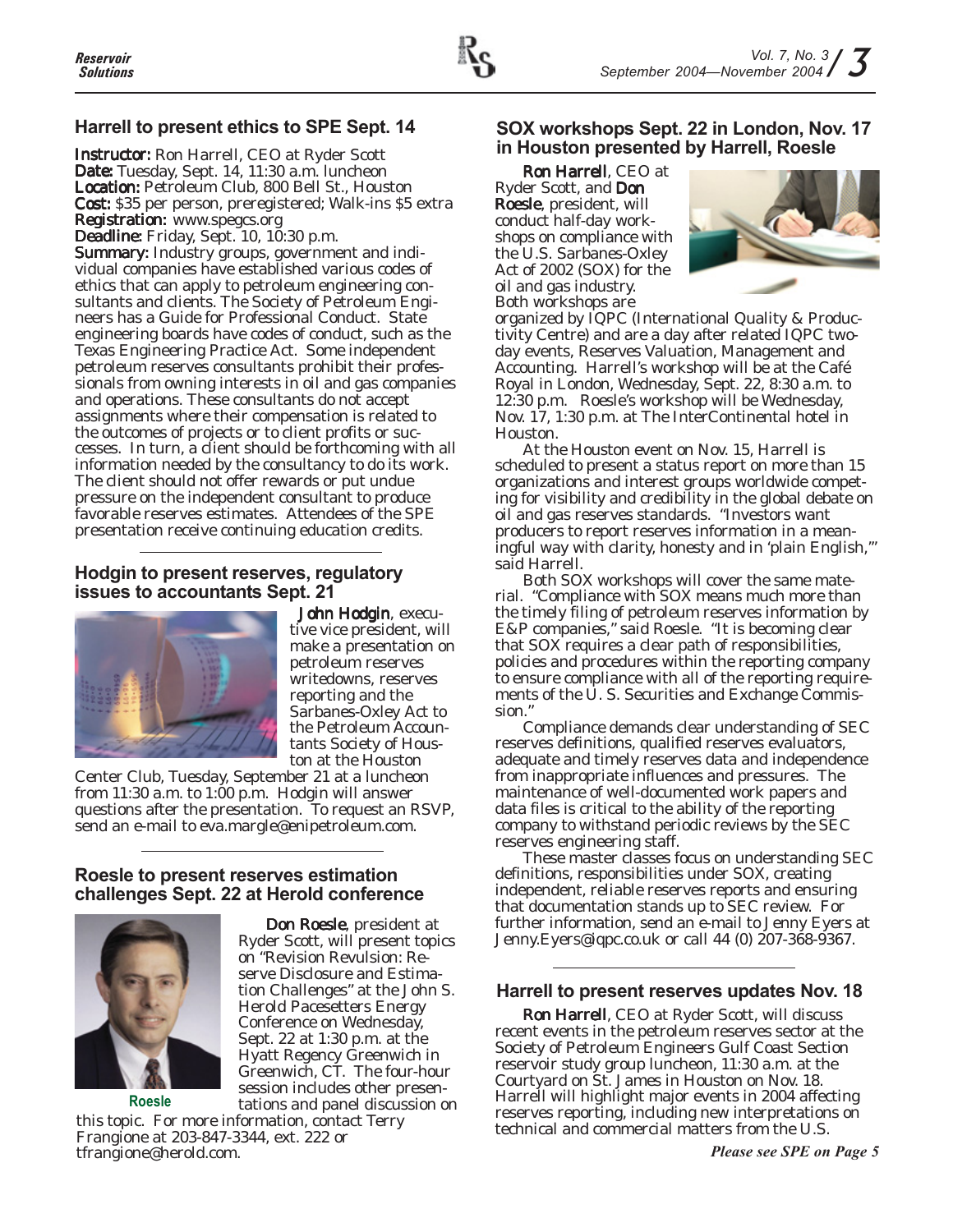## Industry not ready for possible SEC-mandated reserves audits

Leading independent auditors and reserves evaluation consultants alike agreed that they are not capable of conducting a "meaningful" third-party review of reserves estimates of every public issuer on U.S. stock exchanges if the U.S. Securities and Exchange Commission makes such reviews mandatory. In a June 24

memo, the SEC stated that "internal controls over preparation of reserves estimates may have been inadequate. (The SEC) will review these concerns and evaluate whether auditors should be required."

Ron Harrell, CEO at Ryder Scott, told *Platts Oilgram News* in a June 26 article, "There are a limited number of qualified firms like ours in the world, and clearly there are not enough of us who are qualified to serve the needs of all the companies that report to the SEC in conducting annual, meaningful reserve certifications."

The article by reporter Gerald Karey continued as follows: *Harrell said that while mandatory outside audits 'sounds like something that would be beneficial to us, I would question the need for it. I have not been convinced that there has been a solid case made.'"*

*He said many companies choose to have a thirdparty reserve reports or certifications "to help satisfy their investors that they're doing a good job. Those are the type of clients we prefer to work for, clients that choose us to work with them rather than be mandated for us to work with them."*

*Harrell said he believes more companies will choose to work with outside experts on their own, "as a relationship matter with shareholders... I would hate to see this grow into something where a company has to get a rubber stamp each year from a consulting firm."*

Auditors also bristled at the idea. *The Times Newspapers Ltd.* stated in a June 22 article that, "Accountants responded with alarm at the prospect of being burdened with oil reserves reporting. "We don't have the resources or skills to do it,' said Hywell Ball, a partner in Ernst & Young. 'To do a reserves audit you would need geophysicists, geologists, petrophysicists, reservoir and petroleum engineers and economists.'"

## IEA to issue new reserves rules

The International Energy Agency in Paris plans to announce a detailed proposal in October for a mandatory, enforceable global standard for accounting of oil and gas reserves. This includes a new set of reserves reporting standards and detailed field-byfield production reports from all major global producers. Fatih Birol, IEA chief economist, said his agency will lobby governments and regulators.

## SEC comment letters and responses to be released

The U.S. Securities and Exchange Commission plans to release comment letters and filer responses in keeping with a directive for more transparency. Typically a chain of communiqués is initiated from SEC review of securities filings. The policy will apply to filings made after Aug. 1. At press time, the SEC had not announced a date for the first public postings.

Over the past three years, oil and gas companies have received numerous comment letters from the SEC involving petroleum reserves reporting.

Oil and gas journalist James R. Norman, a senior writer at *Platts Oilgram News*, posted his response on the SEC Web site: "I highly commend the SEC's decision to open up this category of government documents to broader scrutiny. I also hope it will clear the way for full compliance with my still-pending FOIA (Freedom of Information Act) request in its entirety and expedite and regularize future such disclosures," he stated. "Armed with a partial disclosure of the SEC comment letters requested, I was able to persuade the (oil and gas) company in question …to provide at least a small portion of its reply letters. However, the company was under no onus to do so and provided minimal disclosure."

Norman is investigating the misreporting of reserves as alleged in a law suit. The SEC allows filers to request confidential treatment for some portions of a written response. "We currently intend to release only the redacted version of response letters," stated the SEC.

Certain documents are protected by one or more of nine exemptions from the FOIA. The ninth exemption is the only industry-specific one and covers "geological and geophysical information and data, including maps, concerning wells."

The U.S. Department of Justice said that this exemption has very rarely been invoked or interpreted, and its boundaries remain substantially undefined to this day. "As no court has examined



Exemption 9 in any depth, it is still not clear exactly what types of geological or geophysical information are protected from disclosure under the exemption, or whether it was intended to apply to all types of wells," stated DOJ.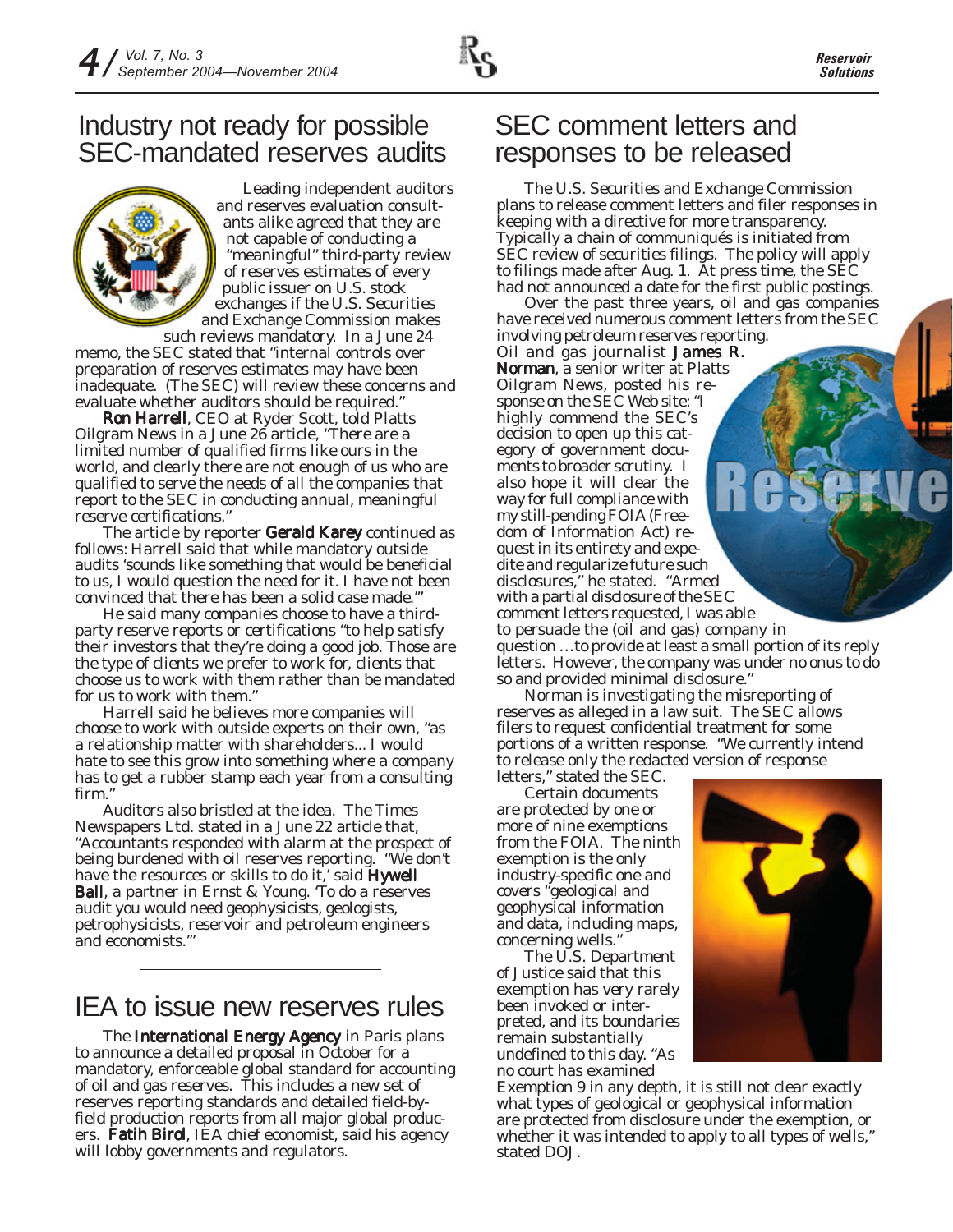

## Harrell to present worldwide reserves initiatives Nov. 15

Ron Harrell, CEO at Ryder Scott, will present a status report on current global initiatives in petroleum reserves reporting on Monday, Nov. 15 at The InterContinental hotel in Houston. His presentation is part of the program, "Reserves Valuation, Management and Accounting," organized by IQPC (International Quality & Productivity Centre).

Harrell will offer analysis on organizations and interest groups worldwide involved in the debate on oil and gas reserves standards. Among

them are the International Energy Agency and United Nations, which have initiatives to establish new standards for estimating and reporting petroleum reserves.

The Financial Accounting Standards Board and International Accounting Standards Board are refining accounting and independent auditing standards for the financial reporting of reserves. The U.S. Securities and Exchange Commission is weighing input from investors, Congress and financial experts on reserves reporting.

Public oil and gas companies now report reserves under guidelines and definitions from securities regulators for U.S. and Canadian stock exchanges, London Stock Exchange, Hong Kong Stock Exchange and Australian Stock Exchange. However, nonprivatized, state-owned oil and gas companies are not subject to the same level of scrutiny.

The overriding opinion is that absolute compliance with a common set of reserves definitions and unified international standards for reserves reporting for all producers will never be fully achievable. Harrell will offer analysis and expectations for each of the entities involved in reforming reserves standards.

Don Roesle, president at Ryder Scott, will conduct a half-day IQPC workshop on compliance with the Sarbanes-Oxley Act on Nov. 17. Please see Page 3 article on SOX workshops. For information, send an e-mail to Jenny Eyers at Jenny.Eyers@iqpc.co.uk or call 44 (0) 207-368-9367.

#### *SPE—Cont. from Page 3*

Securities and Exchange Commission.

The agency defers to reserves definitions issued more than a quarter century ago. Since then, the industry has made major strides in developing tools that yield more reliable subsurface data.

Industry hopes to gain insights into SEC interpretations on reserves reporting and financial disclosures through soon-to-be released SEC comment letters and related written replies of various E&P companies. Harrell will discuss other initiatives to revamp

## Committee to analyze if SEC has kept up with technology



Congressman Michael **G. Oxley, chairman of** the U.S. House Committee on Financial Services and co-author of the Sarbanes-Oxley Act, said that the committee will examine accounting rules to ensure that the regulations of the SEC have kept up with technology "to provide investors with the most accurate possible information about a company's proved reserves, and, accord-

ingly, its financial position." His remarks came at the committee's hearing July 21 on corporate governance and accounting for oil and gas reserves.

He cited pressure on managers of publicly traded energy companies "to push the envelope of credibility in efforts to buoy investor confidence and thus increase stock value." As one of the causes for overbooking, Oxley cited incentive programs that offer bonuses for big reserve estimates.

One invited witness **Bala G. Dharan**, a professor of accounting at Rice University, remarked that "items on a company's balance sheet, such as cash and accounts receivable, which contribute to only a small part of the total value of the company, are subject to far more external audit and internal controls than proved reserves estimates despite the reserves being the main driver of an energy company's upstream value."

He also commented on a proposal to board certify reserves evaluators.

Dharan said, "The idea of developing and implementing an industry-wide certification program for petroleum reserves evaluators has been explored and discussed by all these groups. Several industry leaders have also called for a certification requirement, and I endorse the idea as well."

Three other witnesses also made presentations. For the complete transcript of all comments and recommendations at that hearing, go to http:// financialservices.house.gov/hearings.asp.

reserves definitions and interpretations from various organizations. He also plans to discuss a proposed requirement for third-party engineering reports on reserves.

He will detail a proposal to establish voluntary board certification of reserves evaluators and auditors amid calls for stricter accountability in reserves reporting and more government regulation.

Harrell will answer questions after the presentation. For more information or to register, go to www.spegcs.org.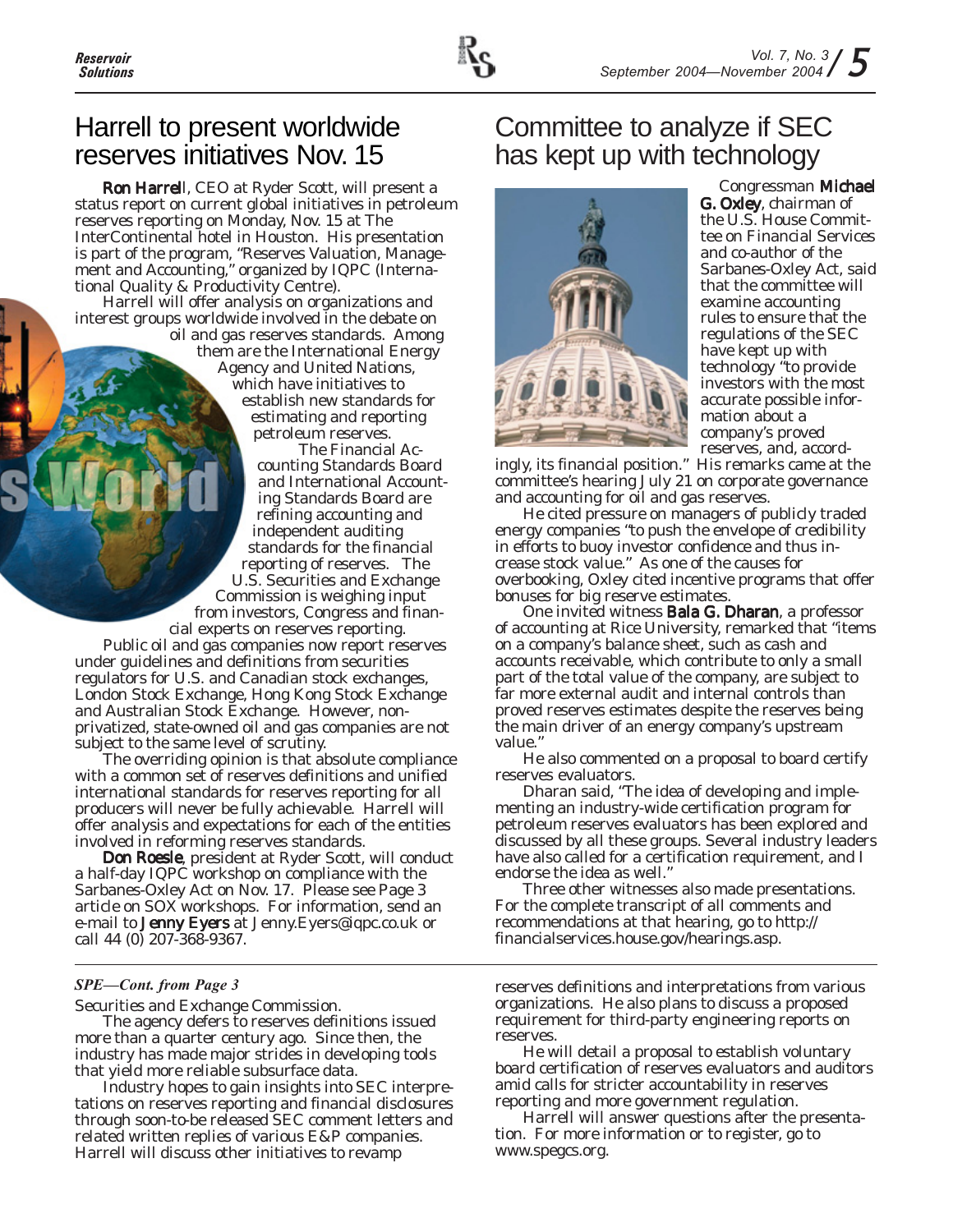# Hodgin recommends compelling data set for PUDs

## *Energy Forum participants share industry perspective on host of SEC reporting issues*



John Hodgin, executive vice president at Ryder Scott, recently said that industry is seeing more scrutiny from the U.S. Securities and Exchange Commission in cases where producers rely on analogs and other engineering and geological data to assign recovery efficiencies to discoveries without historical production data. Those nearby, analogous, producing reservoirs also help support the booking of

certain proved undeveloped (PUD) reserves, he remarked.

"The SEC is beginning to take a hard line on unsupported recovery factors before field performance is confirmed. This includes leaning toward assuming the most inefficient drive mechanism until verification through production," he said. "Producers should have a compelling data set to meet the test of reasonable certainty."

Hodgin made his remarks as part of his presentation on analogs at an Energy Forum roundtable June 24. SEC guidelines state that proved reserves may be assigned to reservoirs if electrical and other types of log and core analyses indicate that those reservoirs are similar to formation-tested or produced reservoirs in the same field.

The SEC also states that reserves, based on improved recovery techniques, may be classified as proved undeveloped if they have been proved effective in that reservoir or in an analogous reservoir in the same geologic formation in the immediate area. "The SEC has not clarified what represents the 'same geological formation' or the 'immediate area,'" said Hodgin.

The SEC also stipulates that to book PUD reserves, reservoirs slated for improved-recovery operations must have equal or better values than the producing reservoirs for several fluid and rock characteristics, namely porosity, permeability, permeability distribution, thickness, continuity and hydrocarbon saturations.

He added that because of their higher levels of risk, PUD reserves will receive the most attention from the SEC. "PUD reserves must be supported not only by analogs, but by good engineering judgment and the best use of all available engineering, geological and geophysical data."

One roundtable participant said that the SEC

should consider broadening its definition of an analog to include reservoirs in the same depositional environment regardless of their relative geographical proximity. Hodgin responded that E&P companies most likely would have to submit a compelling statistical study for the SEC to consider that.

In exploring other issues at the roundtable, participants raised the following discussion points: Will the SEC consider accepting proved reserves based on valid, reliable data from mini DSTs (drill stem tests) when combined with equally good information from logs, cores, seismic and analogs, and in the absence of a flow test to surface? *Mini DSTs are a combination of MDTs (modular formation dynamics testers) and dual packer technology. In addition to DST data, dual packer modules can test for interfer-*

*ence.* Will the SEC consider reverting back to its original opinion in allowing producers to book proved reserves from fields in which contacts were calculated using valid, reliable MDT pressure gradient data and equally valid, reliable seismic information?

 Considering that reserves estimates are estimates, will the SEC consider relaxing accountability at the field level so that if it finds that a negative reserves revision at the property level is material to that property, but immaterial at the aggregate level, then no further action is needed? (This assumes that all revisions at the property level, both negative and positive, do not result in an overall revision at the portfolio level of greater than 10 percent, the materiality hurdle rate.)

 $\blacksquare$  Will the SEC consider expanding its recent ruling on the use of four procedures to book proved undeveloped reserves in lieu of a flow test to include oil and gas discoveries outside the Gulf of Mexico?

Will the SEC consider working with the U.S. Geological Survey, Minerals Management Service, Energy Information Administration and other government agencies to centralize collected oil and gas data? If so, will the SEC consider basing its rules on that body of data and allow access to the information by the industry? If the MMS can qualify leases based on its data, then why can't the SEC also use the same data and make decisions based on that information?

 When reserves decisions are based on professional interpretation and judgment, will the SEC consider a guidelines-based approach rather than a rules-based "cookbook" approach? This could be done by addressing geology and engineering principles in a handbook, perhaps similar to the Canadian Oil & Gas Evaluation Handbook.

 Would the SEC consider expanding its technical staff to include a geologist, geophysicist and petrophysicist? *For instance, the Department of Interior has a geoscience staff. At the same time, geophysics is not mentioned in the SEC reserves definitions. Ironically, the SEC has a conservative approach, participants said, and the use of seismic,*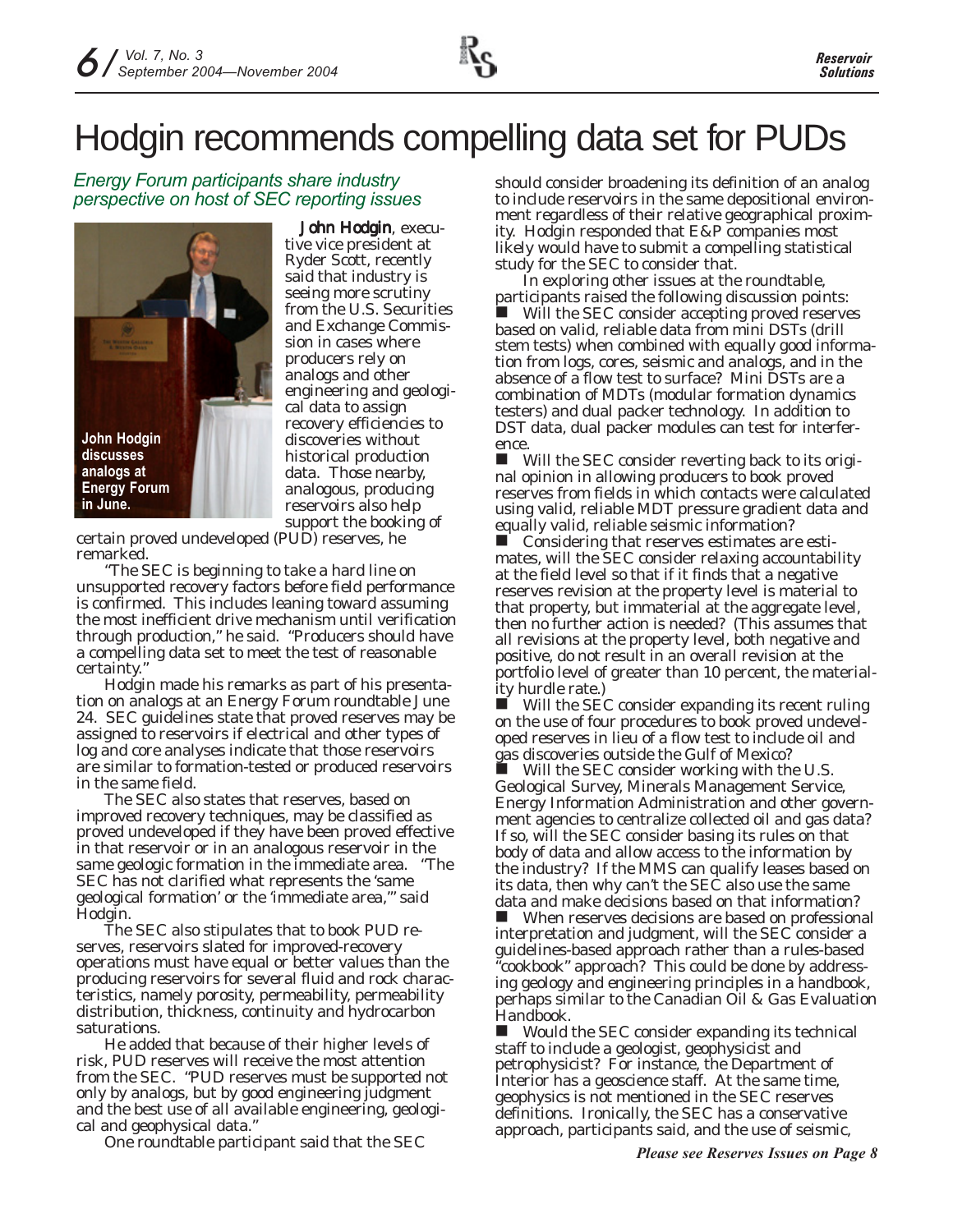

## RS to exhibit, present workshop, paper at SPE ATCE Sept. 26-29

Thomas Wagenhofer, a Ryder Scott vice president and petroleum engineer, will present "Oil and Gas Reserves Estimates: Recurring Mistakes and Errors" at the Society of Petroleum Engineers annual conference on Monday, Sept. 27 at 1:55 p.m., General Assembly C, at George R. Brown Convention Center in Houston. The paper, SPE No. 91069, was written by Wagenhofer and Ryder Scott's CEO Ron Harrell and Executive Vice President John Hodgin. The presentation will be a part of the "Reserves: Fact or Fiction?" technical program agenda from 1:30 p.m. to 4:15 p.m. Ryder Scott will also exhibit at Booth No. 851 (see photo below) and present a short course (see back page).

"The intent of this paper is to focus on mistakes made in the preparation of reserves estimates rather than to discuss potentially incorrect applications of petroleum reserves definitions," said Wagenhofer. The paper focuses on the most common geoscience- and reservoir-engineering-based errors observed over several decades by the authors.

Wagenhofer will discuss the following geoscience issues: mapping surfaces (top and base of contributing reservoir unit), downdip limits (vertically stratified reservoirs), isopachous maps and attic volumes. He



**Mike Wysatta, business development manager, adjusts lighting on a new Ryder Scott exhibit to be at Booth No. 851 at the ATCE. Wysatta writes and edits** *Reservoir Solutions***.**

will also discuss the following petroleum engineering issues: production decline curves, operating costs, inappropriate selection of analogs, simulation-derived estimates of proved reserves, failure to incorporate early life performance data into volumetric estimates, impact of partial water drive and overpressured reservoirs on gas material balance, assignment of proved reserves to undrilled fault



blocks and incomplete understanding of commercial economics projection software.

Reservoir Solutions newsletter plans to summarize each technical area discussed in the paper in a continuing series on a quarterly basis. To order the full paper, go to www.spe.org and access the e-library.

*Please see Short Course on next page*

#### *Conflicts—Cont. from Page 1*

"Indeed, the required SEC reserves information is clearly indicated to be unaudited supplemental information provided to the shareholder," said Harrell. In Canada, some companies are required to use an outside reserves consultant, but regulators have not issued guidelines on conflicts of interest there.

The *Dow Jones* article stated, "The question is whether a firm can be counted on to deliver accurate reserve reports if doing so might put its other business with a company at risk."

Harrell said, "I appreciate that view, but it is not applicable to the larger consulting firms, in particular, that rely less on any one client for their livelihood. For instance, Ryder Scott has a deep, diverse client base comprising hundreds of companies. We do not have any single client or 'company maker' that accounts for as much as 10 percent of our revenues."

He also observed that while non-audit services generated significantly more income for accounting firms than audit work, that ratio does not hold true for consultants like Ryder Scott. "Work unrelated to reserves audits and estimates accounts for less income, not more, for most consulting firms that specialize in reserves, including us," said Harrell.

He pointed out that geologists and engineers at Ryder Scott are trained in hard science and make their judgments based on scientific interpretations of the data without regard to how the final report is used. "It doesn't matter whether the reserves estimates are reported to the SEC or used in A&D. The estimates, for a given set of reserves definitions, are the same no matter how they are used by the client," Harrell said.